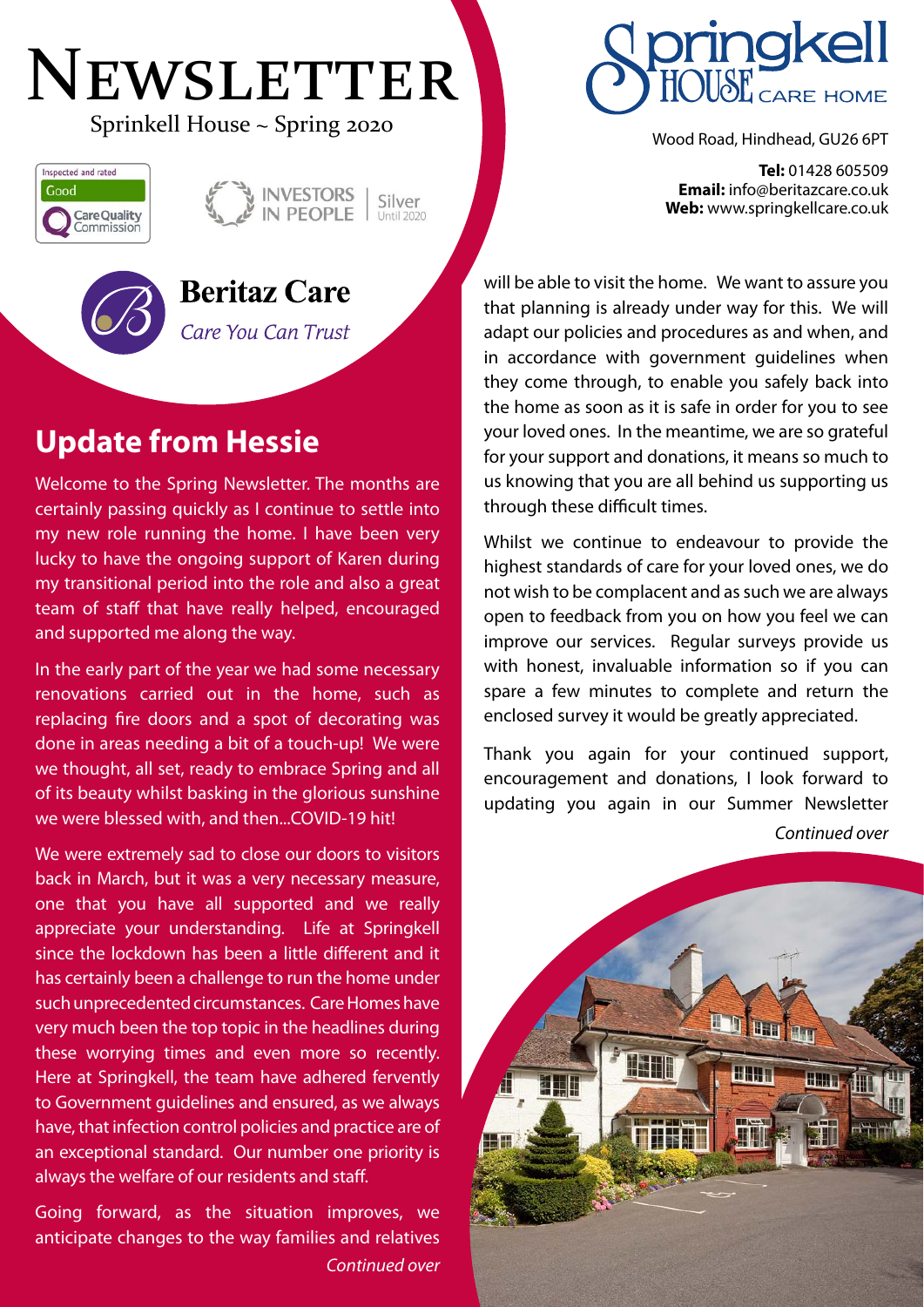- hopefully I will be able to report that the current global crisis is ending!

If you do need to contact me by telephone, I can be reached on 01428 605509 or alternatively, please email me directly at hessiea@beritazcare.co.uk

*Hessie*

### **STAFF NEWS**



**Sprinkell Baby Arrival**

Congratulations to Jo Woods on the birth of Rex William Harrison, born on 24th May 2020 at 9.25am weighing 7.8 Ib. Mum and baby are doing well.

Sadly, Cristian decided to leave us earlier this year in order to follow other career avenues, he was a highly valued member of the team and we wish him the best of luck for the future. We have had some new additions to our team and are delighted to welcome Cherry, Anita and Renato.

Cherry is a Senior Care Assistant and originally trained as a Midwife in the Philippines. She is married with a family and has several years of experience working in the Care sector specialising in learning disabilities. Anita is a Care Assistant from Nepal; this is her first job working in the care sector and she is already very quickly finding her feet. Anita enjoys spending time with her family and is rapidly developing her confidence and English-speaking skills since joining us. Renato joined us as a Care Assistant and is married with a son. Having previously worked in PGL Activities Camps we can hopefully make use of Renato's skills in activity planning, providing residents with plenty of activity ideas!



All of the new staff have settled well into their new roles and are making great progress which is of course helped by the fantastic examples all our current staff are able to set. We are incredibly lucky to have retained a great, permanent team of staff and have not had to use temporary agency staff at all - this is very beneficial to residents as they are able to enjoy the familiarity of all our friendly staff faces that we have here at Springkell.

#### **EMPLOYEE RECOGNITION**

The Surrey Care Awards took place in November 2019 and Jogi was nominated as a finalist for the Chef of the Year Category. Unfortunately, he was pipped to the post by the Chef from Robertson House which is also part of the Beritaz Group. However, it was great to see Jogi's hard work and commitment recognised and appreciated and our residents continue to enjoy the wonderful meals he lovingly cooks for them each day.

We also ran our new 'Employee of the Year Awards', a concept created to recognise individual staff contribution to care within our Surrey homes. It was a fantastic event enjoyed by all and one that we will continue annually. Winners were presented with a certificate, award and prize money and the acknowledgement of their personal contribution and commitment to the residents in the home that they work in.



In Springkell, Laura and Jogi were the nominated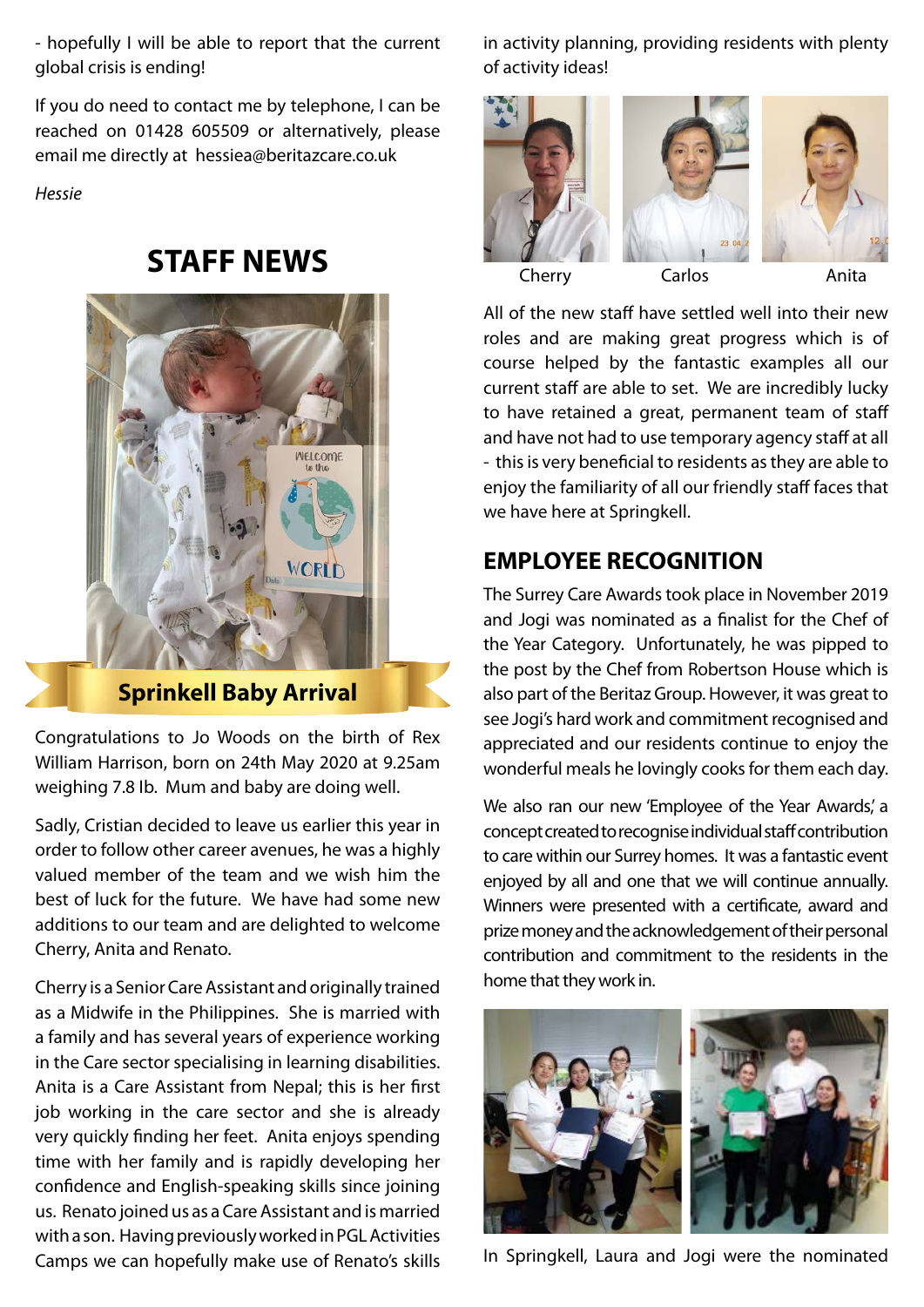winners for the non-care roles and Stela and Apsara were winners for the Care category. Well done to all of the winners and nominees!

#### **COMMUNITY ENGAGEMENT**

Our Wednesday Roast lunch Club has continued to be a great success enjoyed by all. It is of course currently postponed until further notice due to the COVID-19 restrictions, however, don't worry, as soon as it is safe to do so, we will be re-launching this fabulous lunchtime event and we look forward to welcoming back our guests.

We have been so lucky to receive such great support from the local community during these challenging times. We have received numerous donations such as, pizza from the Domino's Pizza branch in Beacon Hill and a fruit hamper from the Haslemere Penny Ha'Penny Trust. These gestures are so motivating for our team and we are all very grateful and touched by your well-wishes and support during these times.



Another wonderful donation was made to us by Sheila Austin, wife of Brian - one of our lovely residents. Sheila has been busy sewing away, creating beautiful, washable hand-made face masks for staff to use when they are outside of work to help keep them safe. These were greatly received by the staff and we are really grateful to Sheila.



#### **ACTIVITIES**

As you can imagine, we have had to adapt our activities somewhat during this lockdown period and whilst we cannot accept external activity providers into the home, we try and provide stimulating activities for the residents to participate in on a daily basis.

Danka has been planning a sensory garden area and will help facilitate an area where residents can grow herbs, tomatoes and a variety of new flowers, watching them grow and tending to them. We take residents out into the garden for short walks as often as possible weather permitting of course, and we encourage fresh air and enjoyment of the garden as much as we can.

On a daily basis, we actively encourage the use of video calling on the homes tablet so that residents can stay in touch with their families and still see you even if for now, it is not in person. Many of you are now in regular contact and book time slots to use this facility, it is lovely to hear your voices and see the faces of the residents looking so happy when they see and hear you!

Aside from video calls residents are still managing to keep in touch with their families in many different ways with the help of the team. With Danka's help, Terry was even able to make a video birthday message for his Grand Daughter!



Although not all of our usual activities and trips have been permitted, we have continued to celebrate all traditional occasions as normal through lockdown, including Mother's Day and Easter. Residents kept busy making some beautiful hand-made crafts that were used to decorate the home.



Helping to keep the home cheerful and colourful,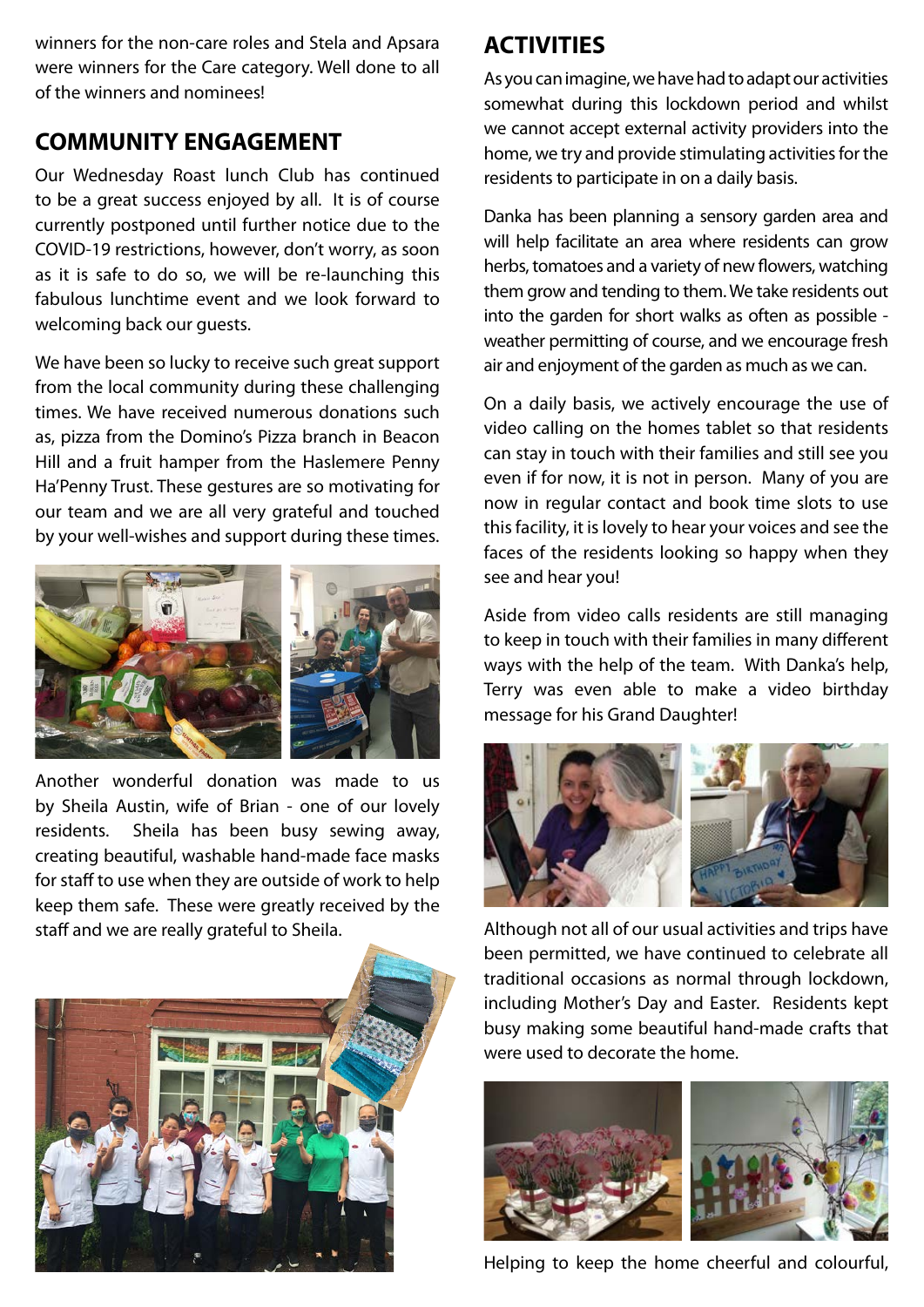as well as helping our staff and residents show their appreciation to all carers and NHS workers we asked the children of the care staff to create positive pictures to display in the home - we think they did a wonderful job and the residents love them!



The flags were flying at Springkell as we celebrated the 75th Anniversary of VE Day. This day is an anniversary very close to all of our resident's hearts so we could not allow it to pass us by without a big celebration to remember all of the hero's in WW2. Luckily the weather was glorious, with Springkell Court draped in bunting it was a memorable day and we all really enjoyed it, residents even enjoyed a sing-along to Vera Lynn songs with the care staff and a toast with a tipple of sherry!

Due to popular demand and our love of beautiful music and small, furry creatures, as soon as it is safe to do so we will re-start our musical guests and animal therapy that come and visit us in the home. We really miss seeing the positive effect both the music and the animals have on our resident's wellbeing and we really do look forward to the day they can come back to play!

 In the calendar we do of course also have our annual Strawberry Tea Party that usually takes place on the last Saturday in June. Unfortunately, at this point we cannot confirm whether this is going to be able to take place, but we will update you when we have more of an idea, a little closer to the time.